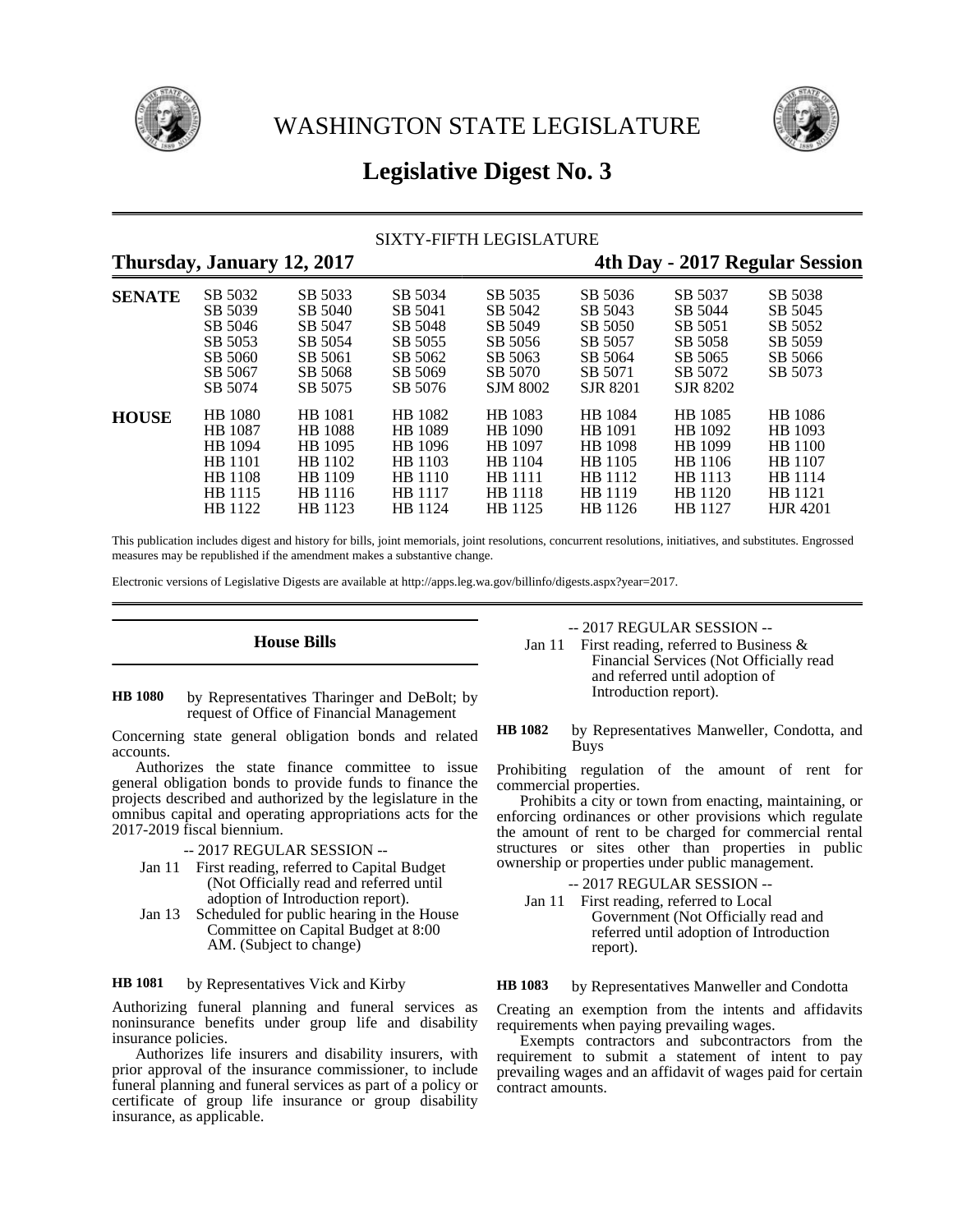-- 2017 REGULAR SESSION --

- Jan 11 First reading, referred to Labor & Workplace Standards (Not Officially read and referred until adoption of Introduction report).
- by Representatives Shea, McCaslin, Buys, and Van Werven **HB 1084**

Identifying certain water rights held by municipal water suppliers as water rights available for municipal water supply purposes.

Requires the department of ecology, if certain conditions are met and if requested by a municipal water supplier, to amend the water right documents and related records to identify irrigation purpose of use water rights or agricultural irrigation purpose of use water rights as being for municipal water supply purposes without reducing the amount of water available under the water rights.

- -- 2017 REGULAR SESSION --
- Jan 11 First reading, referred to Agriculture & Natural Resources (Not Officially read and referred until adoption of Introduction report).
- by Representatives Blake, Vick, J. Walsh, Chapman, Buys, and McBride **HB 1085**

Regulating the minimum dimensions of habitable spaces in single-family residential areas.

Authorizes amendments to the uniform building code that: (1) Eliminate any minimum gross floor area requirement for single-family detached dwellings; or

(2) Provide a minimum gross floor area requirement below the minimum performance standards and objectives contained in the state building code.

-- 2017 REGULAR SESSION --

- Jan 11 First reading, referred to Community Development, Housing & Tribal Affairs (Not Officially read and referred until adoption of Introduction report).
- by Representatives Blake, J. Walsh, Springer, Wilcox, and Hargrove **HB 1086**

Promoting the completion of environmental impact statements within two years.

Requires a lead agency to aspire to prepare a final environmental impact statement in as expeditious a manner as possible while not compromising the integrity of the analysis.

- -- 2017 REGULAR SESSION --
- Jan 11 First reading, referred to Environment (Not Officially read and referred until adoption of Introduction report).

by Representatives Appleton and Macri **HB 1087**

Reducing the penalty for possession of controlled substances.

Revises the uniform controlled substances act to reduce the penalty for possession of controlled substances. -- 2017 REGULAR SESSION --

Jan 11 First reading, referred to Public Safety (Not Officially read and referred until adoption of Introduction report).

by Representatives Appleton, Ormsby, and Jinkins **HB 1088**

Allowing for more than one vacation of a misdemeanor and gross misdemeanor conviction.

Authorizes a person to apply to the sentencing court for, and the court may grant, vacation of the records of conviction for more than one misdemeanor or gross misdemeanor offense at one time, unless otherwise prohibited.

-- 2017 REGULAR SESSION --

Jan 11 First reading, referred to Public Safety (Not Officially read and referred until adoption of Introduction report).

by Representatives Appleton and Fitzgibbon **HB 1089**

Amending the schedule for updates to the comprehensive plan of Kitsap county.

Revises the growth management act with regard to the schedule for updates to the comprehensive plan of Kitsap county.

- -- 2017 REGULAR SESSION --
- Jan 11 First reading, referred to Environment (Not Officially read and referred until adoption of Introduction report).
- by Representatives Appleton, Stanford, Goodman, Frame, Buys, Gregerson, and **HB 1090**

Peterson

Concerning breed-based dog regulations.

Prohibits a city or county from prohibiting the possession of a dog based upon its breed, imposing requirements specific to possession of a dog based upon its breed, or declaring a dog dangerous or potentially dangerous based upon its breed unless certain conditions are met.

- -- 2017 REGULAR SESSION --
- Jan 11 First reading, referred to Judiciary (Not Officially read and referred until adoption of Introduction report).

by Representatives Appleton, Ormsby, Stanford, McDonald, Dolan, Doglio, Gregerson, Kilduff, Santos, Tarleton, Pollet, and Peterson **HB 1091**

Authorizing tribal court judges to solemnize marriages. Authorizes the judge of a tribal court to solemnize marriages.

-- 2017 REGULAR SESSION --

Jan 11 First reading, referred to Judiciary (Not Officially read and referred until adoption of Introduction report).

#### by Representative Appleton **HB 1092**

Authorizing home production of recreational marijuana.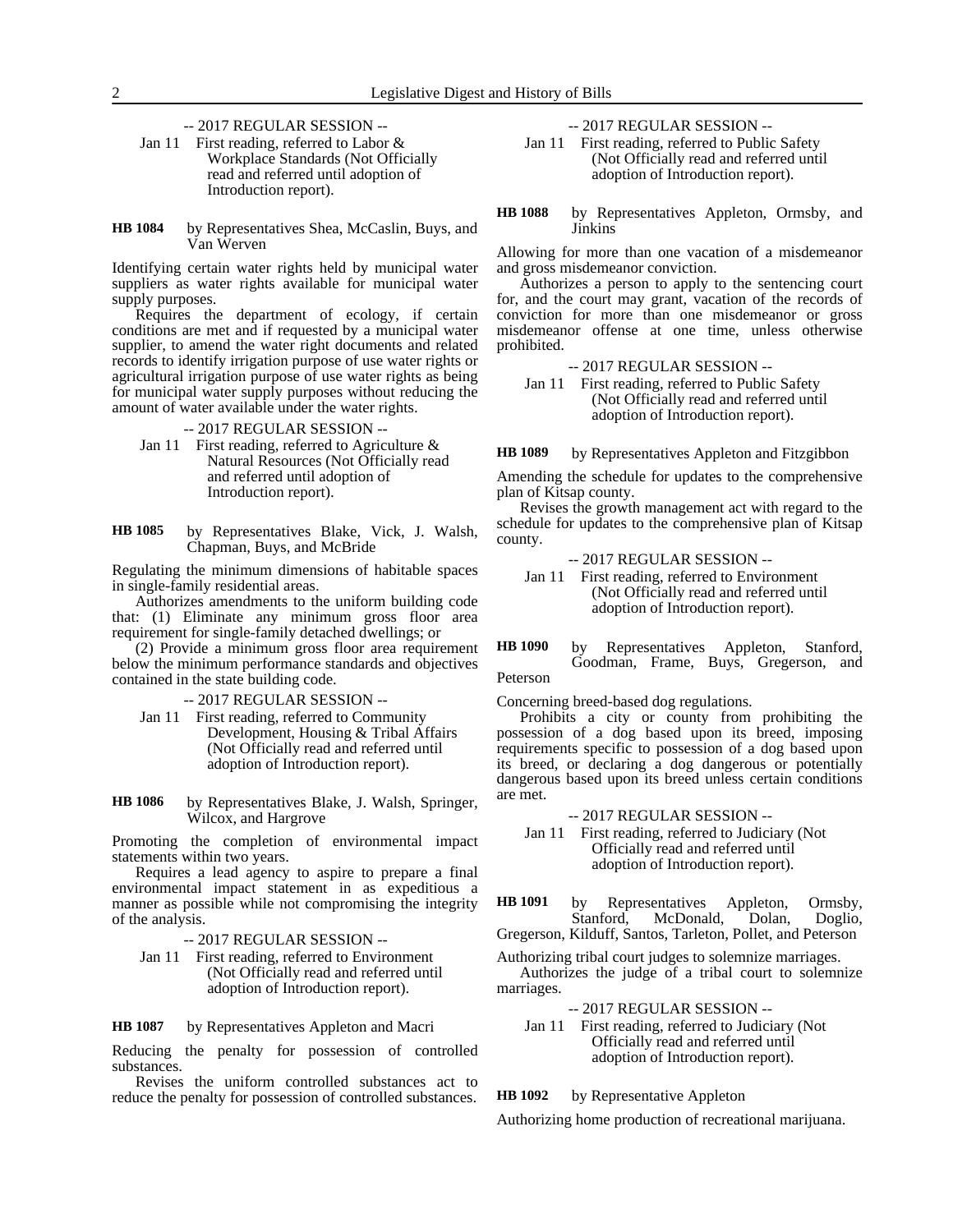Allows the possession of no more that six marijuana plants and up to twenty-four ounces of useable marijuana harvested from lawfully grown plants if the person in possession is at least twenty-one years old.

Allows the possession of no more than twelve marijuana plants and forty-eight ounces of useable marijuana, in the aggregate, by the adult residents of a single housing unit, regardless of the number of persons who are at least twenty-one years old residing in the housing unit.

-- 2017 REGULAR SESSION --

- Jan 11 First reading, referred to Commerce & Gaming (Not Officially read and referred until adoption of Introduction report).
- by Representatives Appleton, Ormsby, Jinkins, Stanford, Dolan, Santos, Pollet, and **HB 1093**

### Peterson

Clarifying legal financial obligation provisions.

Provides that if a court determines that an offender is homeless or a person who is mentally ill, failure to pay towards a legal financial obligation that is a condition or requirement of a sentence is not willful noncompliance and shall not subject the offender to penalties.

-- 2017 REGULAR SESSION --

Jan 11 First reading, referred to Judiciary (Not Officially read and referred until adoption of Introduction report).

by Representatives Sawyer, Kirby, Stonier, Condotta, Appleton, Farrell, Frame, Macri, and Kloba **HB 1094**

Concerning medical marijuana patients and their employers.

Revises the medical use of cannabis act to prohibit an employer from refusing to hire a qualifying patient, discharging or barring a qualifying patient from employment, or discriminating against a qualifying patient in compensation or other terms and conditions of employment because of the qualifying patient's: (1) Status as a qualifying patient; or

(2) Positive drug test for marijuana components or metabolites.

### -- 2017 REGULAR SESSION --

Jan 11 First reading, referred to Labor & Workplace Standards (Not Officially read and referred until adoption of Introduction report).

by Representatives Appleton, Pollet, and Peterson **HB 1095**

Concerning antifreeze products.

Changes requirements for wholesale containers of fifty-five gallons or more of engine coolant or antifreeze.

-- 2017 REGULAR SESSION --

Jan 11 First reading, referred to Business & Financial Services (Not Officially read and referred until adoption of Introduction report).

by Representatives Appleton, Chapman, and Dolan **HB 1096**

Removing the limit on the total number of marijuana retail outlets that may be licensed.

Eliminates the limit on the total number of marijuana retail outlets that may be licensed or medical marijuana endorsements that may be issued in the state or in any county, city, or town.

Allows the state liquor and cannabis board to establish a limit on the total number of marijuana licenses that an individual licensee and all other persons or entities with a financial or other ownership interest in the business operating under the license may hold, in the aggregate.

-- 2017 REGULAR SESSION --

Jan 11 First reading, referred to Commerce & Gaming (Not Officially read and referred until adoption of Introduction report).

by Representatives Sawyer, Hansen, Fitzgibbon, Stanford, Jinkins, Frame, Gregerson, Santos, Tarleton, and Pollet **HB 1097**

Concerning tribal consultation regarding hunting rights and activities.

Authorizes the governing body of any tribal government of a tribe with federally recognized hunting rights within the state to request a consultation with the governor and the fish and wildlife commission regarding a specific fish and wildlife department policy, rule, or action that affects tribal hunting rights.

Requires the governor to convene a meeting within thirty days of receiving the request.

Requires the fish and wildlife commission to attend the meeting or delegate the responsibility to the director of the department of fish and wildlife, when agreed upon by the requesting tribe.

-- 2017 REGULAR SESSION --

Jan 11 First reading, referred to Community Development, Housing & Tribal Affairs (Not Officially read and referred until adoption of Introduction report).

by Representatives Sawyer, Kirby, and **Condotta HB 1098**

Establishing a process for qualifying patients age eighteen and over and designated providers to purchase their lawful marijuana plants and seeds from marijuana retailers with a medical marijuana endorsement.

Allows certain qualifying patients and designated providers to purchase lawful marijuana plants and seeds from marijuana retailers with a medical marijuana endorsement.

-- 2017 REGULAR SESSION --

Jan 11 First reading, referred to Commerce & Gaming (Not Officially read and referred until adoption of Introduction report).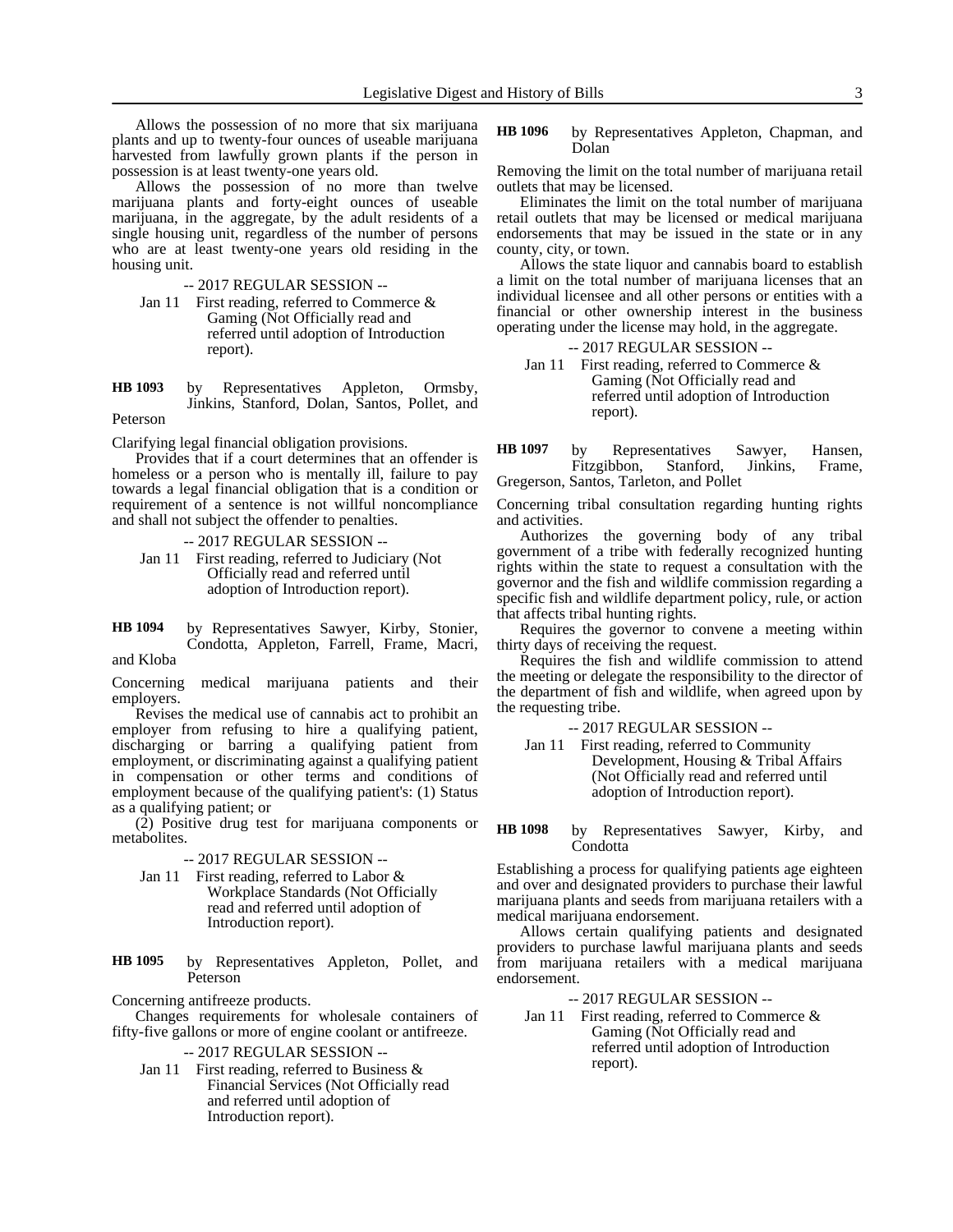by Representatives Sawyer, Condotta, and Kirby **HB 1099**

Addressing local governments' unofficial moratoria on state-licensed marijuana retail outlets.

Addresses a local government's unofficial moratoria on state-licensed marijuana retail outlets.

-- 2017 REGULAR SESSION --

Jan 11 First reading, referred to Commerce & Gaming (Not Officially read and referred until adoption of Introduction report).

by Representatives Taylor, Blake, Shea, Harmsworth, Condotta, Short, Volz, Van Werven, Irwin, Hargrove, and Buys **HB 1100**

Concerning concealed pistol license renewal notices.

Requires the department of licensing, approximately ninety days before a concealed pistol license expiration date, to mail a renewal notice to the licensee.

Creates the concealed pistol license renewal notification account.

-- 2017 REGULAR SESSION --

- Jan 11 First reading, referred to Judiciary (Not Officially read and referred until adoption of Introduction report).
- by Representatives Taylor, McCaslin, J. Walsh, Shea, Griffey, and Buys **HB 1101**

Simplifying the population growth criteria for planning required by the growth management act.

Revises the growth management act to simplify the population growth criteria for planning required by the act.

-- 2017 REGULAR SESSION --

Jan 11 First reading, referred to Environment (Not Officially read and referred until adoption of Introduction report).

by Representatives Taylor, Goodman, Shea, McCaslin, Young, J. Walsh, Condotta, Smith, and Buys **HB 1102**

Concerning technology-enhanced government surveillance.

Prohibits a state agency from procuring an extraordinary sensing device unless money is expressly appropriated by the legislature for that specific purpose.

Prohibits a local agency from procuring an extraordinary sensing device without the explicit approval of the governing body of the locality, given for that specific extraordinary sensing device to be used for a specific purpose.

-- 2017 REGULAR SESSION --

- Jan 11 First reading, referred to Public Safety (Not Officially read and referred until adoption of Introduction report).
- by Representatives Taylor, Shea, McCaslin, Volz, Condotta, Short, and Buys **HB 1103**

Concerning the transfer of federal land to the state.

Establishes the transfer of public lands act.

Creates the joint select committee on the transfer of public lands to: (1) Prepare certain proposed legislation, with guidance from other interested parties and stakeholders, including creating a public lands commission; and

(2) Study any issues related to public lands as determined by the commissioner of public lands and the attorney general.

-- 2017 REGULAR SESSION --

Jan 11 First reading, referred to Judiciary (Not Officially read and referred until adoption of Introduction report).

by Representatives Taylor, Shea, Short, McCaslin, Condotta, Pike, Holy, and Buys **HB 1104**

Concerning unlawful entry onto private property.

Establishes the following crimes: Trespassing to unlawfully collect resource data from private land; unlawfully collecting resource data if he or she enters onto private land and collects resource data from private land; and trespassing to access adjacent or proximate land.

-- 2017 REGULAR SESSION --

Jan 11 First reading, referred to Judiciary (Not Officially read and referred until adoption of Introduction report).

by Representatives Stanford, Orcutt, Clibborn, Stambaugh, Hayes, Stonier, Koster, Holy, **HB 1105**

Ryu, Ormsby, Fey, Wylie, Dolan, Sells, Muri, Haler, Goodman, Doglio, Hudgins, Gregerson, Barkis, Kilduff, Santos, Tarleton, Pollet, Farrell, and Riccelli

Concerning passenger-carrying vehicles for railroad employees.

Requires the utilities and transportation commission to: (1) Regulate persons providing contract railroad crew transportation and contract crew hauling vehicles with respect to the safety of equipment, driver qualifications, insurance, and safety of operations;

(2) Compile data regarding reported safety complaints, accidents, regulatory violations and fines, and corrective actions taken by the commission involving passengercarrying vehicles; and

(3) Develop an inspection program for contract crew hauling vehicles.

-- 2017 REGULAR SESSION --

Jan 11 First reading, referred to Transportation (Not Officially read and referred until adoption of Introduction report).

by Representatives Tarleton, Gregerson, and Pollet **HB 1106**

Regulating water pollution discharges from motorized mineral prospecting activities.

Requires the department of ecology to issue a national pollutant discharge elimination system general permit or a general permit, or both, that applies to small scale motorized mining.

-- 2017 REGULAR SESSION --

Jan 11 First reading, referred to Agriculture & Natural Resources (Not Officially read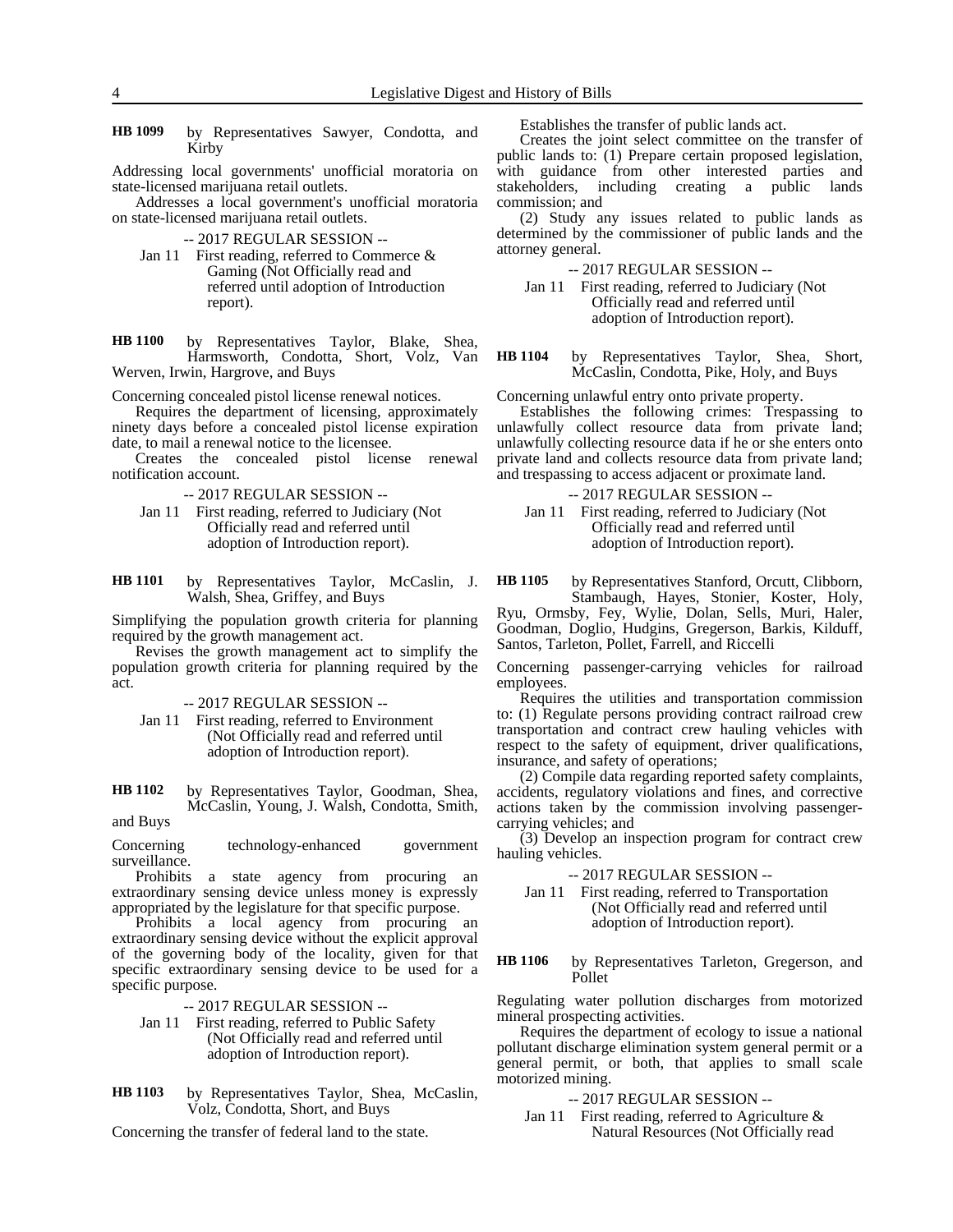and referred until adoption of Introduction report).

by Representatives Haler, Wylie, Riccelli, Shea, Stanford, Robinson, Fey, Tarleton, and Pollet **HB 1107**

Eliminating the term "branch" as an identifying factor for extensions of the public institutions of higher education.

Removes the term "branch" as an identifying factor for extensions of the public institutions of higher education.

-- 2017 REGULAR SESSION --

Jan 11 First reading, referred to Higher Education (Not Officially read and referred until adoption of Introduction report).

by Representative Klippert **HB 1108**

Addressing controlled substances trafficking investigations pursuant to the privacy act.

Provides appropriate investigative tools that facilitate and promote cooperation between local, state, and federal law enforcement agencies that remove barriers to cooperation in drug trafficking investigations.

-- 2017 REGULAR SESSION --

Jan 11 First reading, referred to Judiciary (Not Officially read and referred until adoption of Introduction report).

by Representatives Orwall, McCabe, Griffey, Hayes, McBride, Frame, Goodman, Klippert, **HB 1109**

Stanford, Stambaugh, Jinkins, Fey, Harmsworth, Dolan, Sells, Muri, Gregerson, McDonald, Wylie, Kilduff, Kloba, Tarleton, Pollet, Farrell, Kagi, Riccelli, Senn, Peterson, Bergquist, and Doglio

Supporting victims of sexual assault.

Creates the Washington sexual assault initiative pilot project within the office of the attorney general to provide funding to support multidisciplinary community response teams engaged in seeking a just resolution to sexual assault cases resulting from evidence found in previously unsubmitted sexual assault kits.

Creates the joint legislative task force on sexual assault forensic examination best practices to: (1) Review best practice models for managing all aspects of sexual assault examinations; and

(2) Reduce the number of untested sexual assault examination kits that were collected.

Requires the criminal justice training commission to provide training for persons responsible for investigating sexual assault cases involving adult victims.

Levies a four-dollar fee upon the admission to a sexually oriented live adult entertainment establishment.

Creates the Washington sexually oriented business fee account.

-- 2017 REGULAR SESSION --

Jan 11 First reading, referred to Public Safety (Not Officially read and referred until adoption of Introduction report).

by Representatives Appleton, Stanford, Doglio, and Pollet **HB 1110**

Concerning the slaughter of horses and other equines for human consumption.

Prohibits a person from: (1) Slaughtering a horse if the person knows or should know that the meat from the slaughtered animal is intended to be used for human consumption; and

(2) Possessing, purchasing, bartering, selling, or transporting horses if the person knows or should know that the horse or its meat will be used for human consumption.

-- 2017 REGULAR SESSION --

Jan 11 First reading, referred to Judiciary (Not Officially read and referred until adoption of Introduction report).

by Representatives Orwall, Klippert, Goodman, Hayes, Stanford, Jinkins, Fey, **HB 1111**

Muri, Gregerson, and Kilduff

Concerning DNA biological samples.

Provides that this act may be known and cited as Jennifer and Michella's law.

Finds that: (1) The state has routinely required collection of DNA biological samples from certain convicted offenders and persons required to register as sex and kidnapping offenders; and<br>(2) Procedural improv

(2) Procedural improvements and measured expansions to the collection and analysis of lawfully obtained DNA biological samples are both appropriate and necessary to solve cold cases and unsolved crimes, provide closure to victims and family members, and support efforts to exonerate the wrongly accused or convicted.

-- 2017 REGULAR SESSION --

Jan 11 First reading, referred to Public Safety (Not Officially read and referred until adoption of Introduction report).

by Representatives Orwall, Goodman, Ryu, Frame, Stanford, Ormsby, Jinkins, Hudgins, **HB 1112**

Macri, Tarleton, Pollet, Farrell, Kagi, and Bergquist

Vacating convictions arising from offenses committed as a result of being a victim of trafficking, promoting prostitution, or promoting commercial sexual abuse of a minor.

Addresses the vacating of prostitution offenses when the person committed the offense as a result of being a victim of trafficking, promoting prostitution in the first degree, promoting commercial sexual abuse of a minor, or trafficking in persons under the trafficking victims protection act.

-- 2017 REGULAR SESSION --

Jan 11 First reading, referred to Public Safety (Not Officially read and referred until adoption of Introduction report).

by Representatives Hayes, Senn, Nealey, Appleton, Shea, Goodman, McCaslin, Wylie, Stokesbary, Peterson, Wilcox, Springer, Griffey, Ryu, Hargrove, Robinson, Vick, Ortiz-Self, Fey, Tharinger, **HB 1113**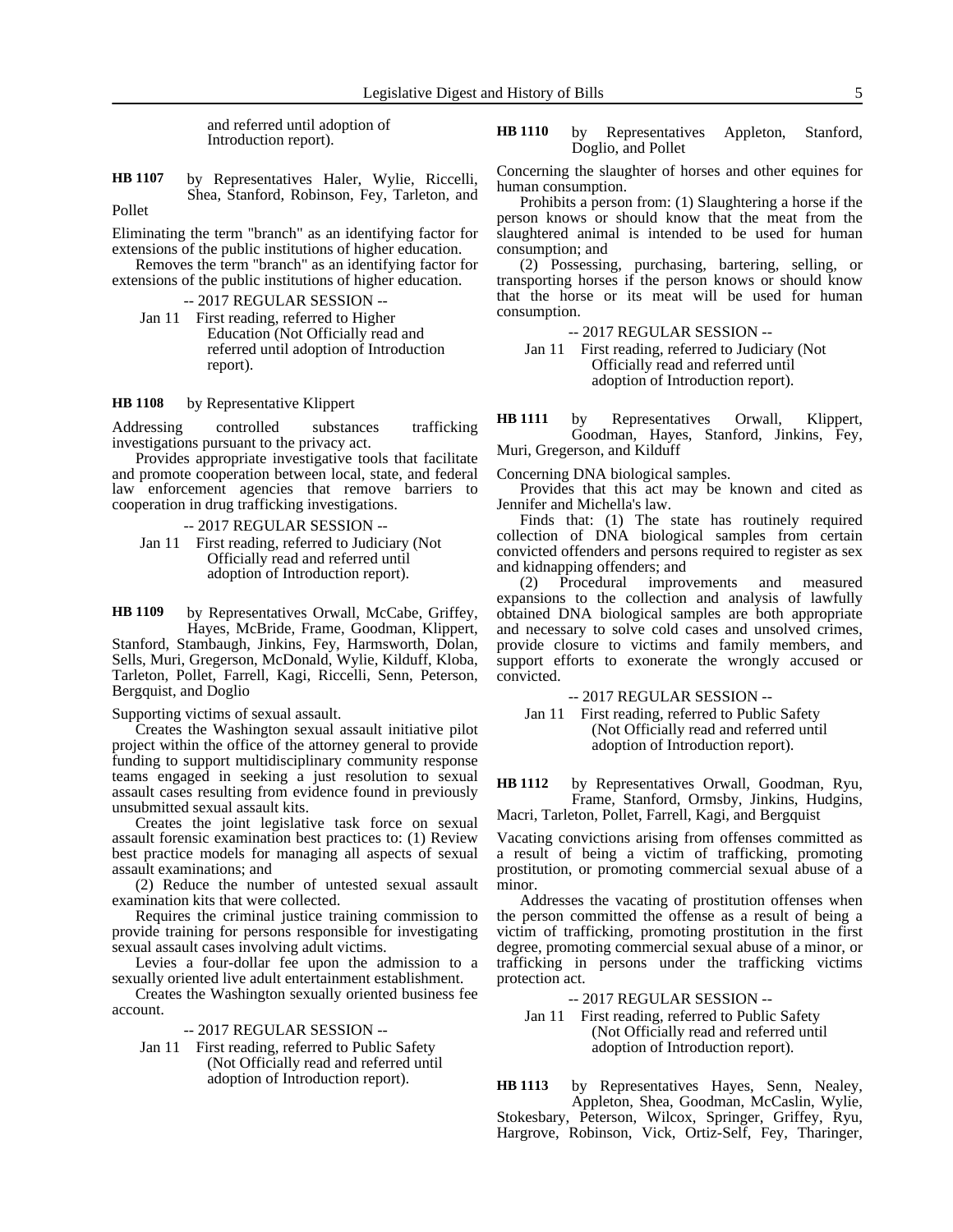Buys, Orwall, Harmsworth, Pike, Farrell, McBride, Stambaugh, Clibborn, Gregerson, Holy, Kloba, Stanford, Muri, Sells, McDonald, and Bergquist

Concerning gradually increasing the local government share of excess liquor revenues until the percentage-based method for distributions is restored.

Removes the statutory cap on excess liquor revenues and gradually returns the distributions to cities and counties to the percentage amounts before Initiative Measure No. 1183.

-- 2017 REGULAR SESSION --

Jan 11 First reading, referred to Appropriations (Not Officially read and referred until adoption of Introduction report).

#### by Representatives Fey and Tarleton **HB 1114**

Exempting certain leasehold interests in performing arts facilities or arenas from the leasehold excise tax.

Exempts from leasehold excise taxes, leasehold interests in the public or entertainment areas of a performing arts facility or arena if the facility or arena has a seating capacity of more than two thousand and is located on property that is owned by a city and: (1) Was formerly the site of a World's Fair; or

(2) Has been in continuous operation since 1983.

-- 2017 REGULAR SESSION --

Jan 11 First reading, referred to Finance (Not Officially read and referred until adoption of Introduction report).

by Representatives Bergquist, Muri, Ortiz-Self, Harris, Stanford, Stambaugh, Gregerson, and Kilduff **HB 1115**

Concerning paraeducators.

Provides the minimum employment standards for a paraeducator who works in the special education program, the basic education program, the learning assistance program, the federal disadvantaged program, and English language learner programs.

Requires school districts to begin implementing the paraeducator certification for paraeducators working in the programs.

Requires the professional educator standards board to design and implement a training program for teachers and principals as it relates to their role working with paraeducators.

Requires the state institute for public policy to conduct a study on the effectiveness of paraeducators in improving student outcomes.

Requires the office of the superintendent of public instruction and the education data center to provide the data necessary to conduct an analysis.

-- 2017 REGULAR SESSION --

Jan 11 First reading, referred to Education (Not Officially read and referred until adoption of Introduction report).

by Representatives Robinson, Doglio, Senn, Reeves, Gregerson, Frame, Lytton, Kagi, Stonier, Tarleton, Jinkins, Ortiz-Self, Ormsby, Macri, Riccelli, Tharinger, Appleton, Stanford, Peterson, **HB 1116**

McBride, Kloba, Kirby, Dolan, Hudgins, Wylie, Slatter, Santos, Pollet, Farrell, Bergquist, Goodman, and Sells

Implementing family and medical leave insurance.

Allows workers to: (1) Care for family members with a serious health condition or to recover from their own serious health condition; and

(2) Deal with exigencies arising out of the military service of a family member.

Requires the employment security department to: (1) Establish and administer a family and medical leave insurance program; and

(2) Pay family and medical leave insurance benefits.

Changes the name of the family leave insurance account to the family and medical leave insurance account.

-- 2017 REGULAR SESSION --

Jan 11 First reading, referred to Labor & Workplace Standards (Not Officially read and referred until adoption of Introduction report).

by Representatives Cody, Caldier, Jinkins, Harris, McBride, Kilduff, and Tharinger; by request of Insurance Commissioner **HB 1117**

Addressing health care services balance billing.

Establishes the balance billing protection act to provide for the protection of consumers against balance billing for emergency and other health care services when: (1) Emergency health care services are provided to a covered person; or

(2) Health care services are provided to a covered person at an in-network facility, but are provided by an out-of-network provider when no in-network provider is available to provide the health care services.

-- 2017 REGULAR SESSION --

Jan 11 First reading, referred to Health Care & Wellness (Not Officially read and referred until adoption of Introduction report).

by Representatives Peterson, Appleton, McBride, Pike, Stanford, Jinkins, Fey, and **HB 1118**

Gregerson

Concerning immunity from civil liability for damage or injury that results from the entry of a vehicle to render assistance.

Provides a person with immunity from civil liability for any damage or injury that results from his or her entry into a vehicle for the purpose of rendering assistance to an animal, minor, or vulnerable adult present in the vehicle.

-- 2017 REGULAR SESSION --

Jan 11 First reading, referred to Judiciary (Not Officially read and referred until adoption of Introduction report).

by Representatives Peterson, Condotta, and Sawyer **HB 1119**

Equalizing differences in the distillery and winery industries by authorizing certain sales of spirits carrying a private label exclusive to a restaurant or private club that is a licensed spirits retailer.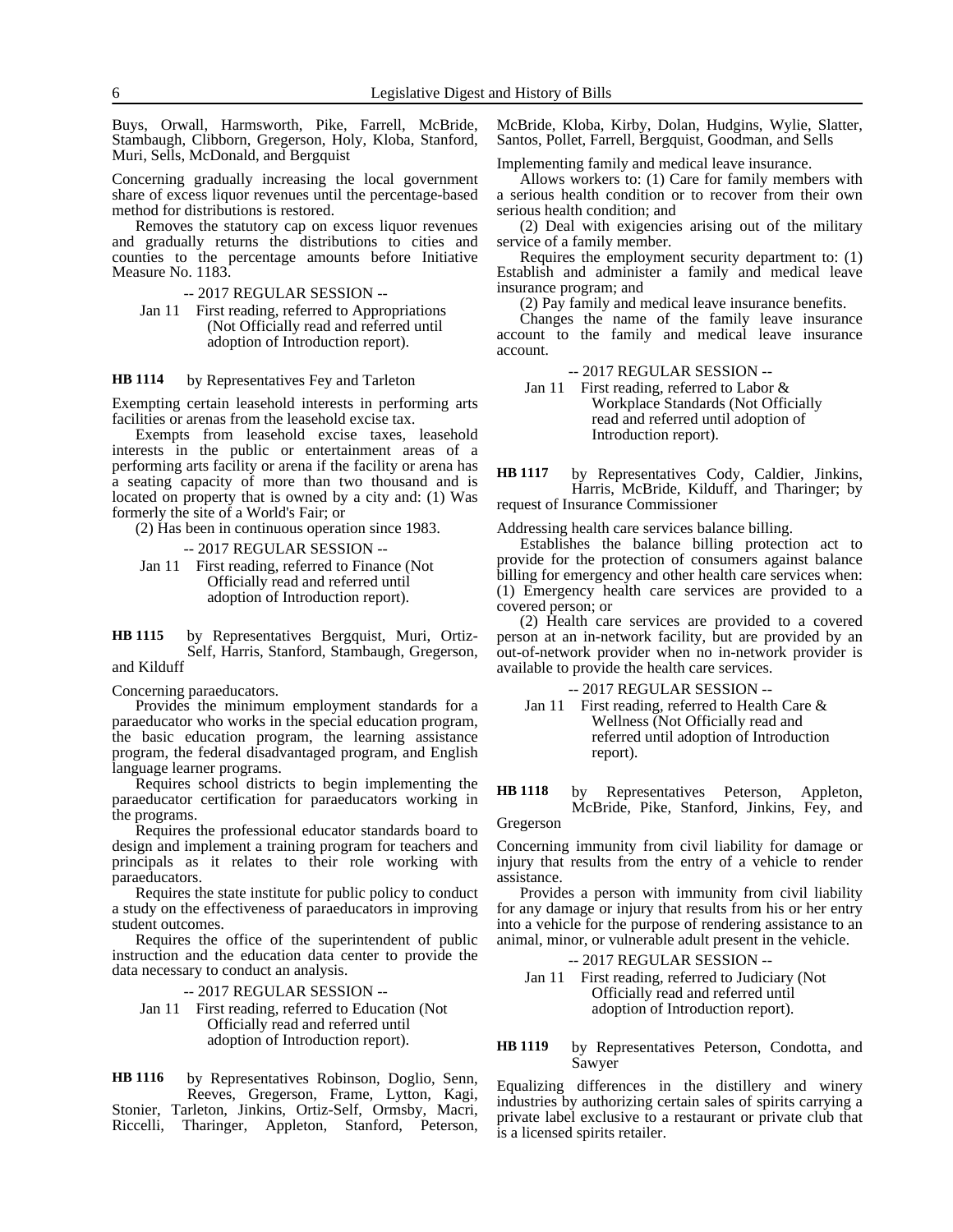Authorizes certain sales of spirits carrying a private label exclusive to a restaurant or private club that is a licensed spirits retailer to equalize the differences in the distillery and winery industries.

-- 2017 REGULAR SESSION --

Jan 11 First reading, referred to Commerce & Gaming (Not Officially read and referred until adoption of Introduction report).

by Representatives Smith, Morris, Short, Hayes, Stanford, Koster, Van Werven, McDonald, MacEwen, Muri, Haler, Ryu, Condotta, and Buys **HB 1120**

Concerning the regulatory fairness act.

Provides that the regulatory fairness act does not apply to the adoption of a rule if an agency is able to demonstrate that the proposed rule does not affect small businesses.

Requires a proposing agency to consider mitigation options if a proposed rule affects only small businesses.

Requires the office of regulatory assistance to: (1) Act as the central entity to collaborate with and provide support to state agencies to assist agencies in meeting the requirements of the regulatory fairness act;

(2) Conduct extemporaneous reviews of agency compliance with the regulatory fairness act; and

(3) Solicit comments on the review from the agency and include those comments in a review report.

-- 2017 REGULAR SESSION --

Jan 11 First reading, referred to State Government (Not Officially read and referred until adoption of Introduction report).

by Representatives Muri, Fitzgibbon, Short, Peterson, Fey, Smith, Kagi, Barkis, McBride, Farrell, Wilcox, Jinkins, Haler, Stanford, Gregerson, Kilduff, Tarleton, Tharinger, and Pollet; by request of Puget Sound Partnership **HB 1121**

Concerning the frequency of Puget Sound action agenda implementation strategy and science work plan updates.

Changes the frequency of Puget Sound action agenda implementation strategy and science work plan updates.

-- 2017 REGULAR SESSION --

Jan 11 First reading, referred to Environment (Not Officially read and referred until adoption of Introduction report).

by Representatives Kagi, Jinkins, Cody, Robinson, Gregerson, Ryu, Ortiz-Self, Fitzgibbon, Farrell, Tharinger, Doglio, Dolan, Frame, Tarleton, Appleton, Springer, Lytton, Chapman, Stanford, Peterson, Ormsby, McBride, Fey, Kloba, Senn, Sells, Kilduff, Santos, Riccelli, Bergquist, and Goodman **HB 1122**

Protecting public safety through responsible storage of firearms.

Addresses community endangerment due to unsafe storage of a firearm in the first and second degree.

Requires a firearms dealer, when selling a firearm, to offer to sell or give the purchaser a locked box, a lock, or a device that prevents the firearm from discharging.

### -- 2017 REGULAR SESSION -- Jan 11 First reading, referred to Judiciary (Not Officially read and referred until adoption of Introduction report).

by Representatives Condotta, Ryu, Barkis, Kirby, Wilcox, Tarleton, McBride, Smith, **HB 1123**

Muri, Frame, Tharinger, Morris, and J. Walsh

Concerning tourism marketing.

Establishes the statewide tourism marketing act.

Creates the Washington tourism marketing authority to act as a business management organization on behalf of the citizens of the state to manage financial resources and contract for statewide tourism marketing services.

Requires the joint legislative audit and review committee to conduct an evaluation of the performance of the authority to determine the extent to which the authority has contributed to the growth of the tourism industry and economic development of the state.

Creates the statewide tourism marketing account.

-- 2017 REGULAR SESSION --

Jan 11 First reading, referred to Community Development, Housing & Tribal Affairs (Not Officially read and referred until adoption of Introduction report).

by Representatives Condotta, Sawyer, and Vick **HB 1124**

Addressing marijuana-infused edible product packaging and labeling requirements.

Provides requirements for packages containing marijuana-infused edible product in solid form that contain more than one serving in the package and are sold at retail.

-- 2017 REGULAR SESSION --

Jan 11 First reading, referred to Commerce & Gaming (Not Officially read and referred until adoption of Introduction report).

### by Representatives Condotta, Sawyer, and Vick **HB 1125**

Limiting the total number of retail marijuana licenses that may be held by a retailer and co-owners.

Limits an individual marijuana retail licensee and all other persons or entities with a financial or other ownership interest in the business operating under the license, in the aggregate, to holding a collective total of not more than five marijuana retail licenses.

-- 2017 REGULAR SESSION --

Jan 11 First reading, referred to Commerce & Gaming (Not Officially read and referred until adoption of Introduction report).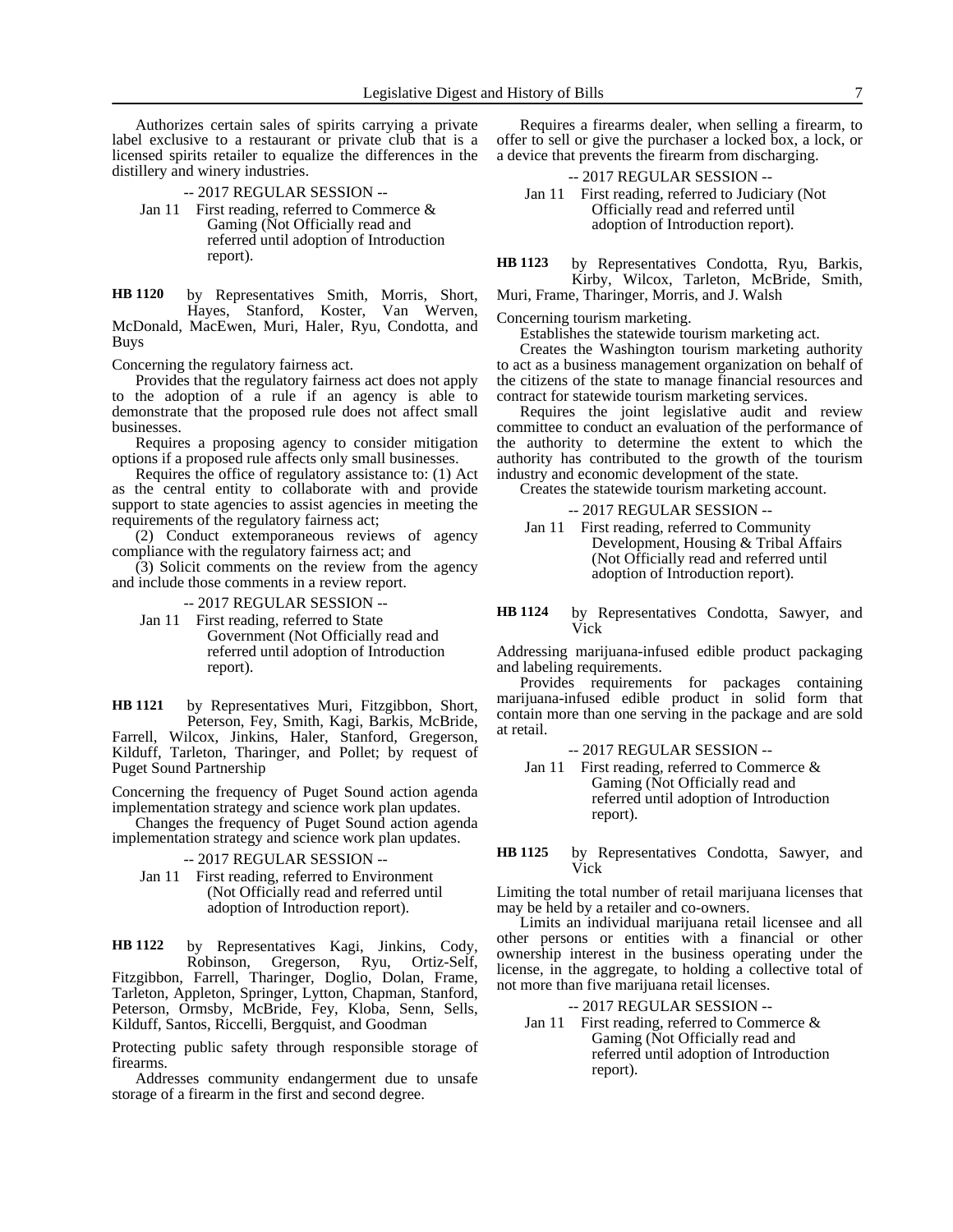by Representatives Condotta, Sawyer, and Vick **HB 1126**

Establishing a deadline for the use and implementation of a marijuana retail license by a licensee.

Requires the forfeiture of a marijuana retail license if the licensee fails to establish a retail business that is fully operational and open to the public within two hundred seventy days from the date of the initial issuance of the license by the state liquor and cannabis board.

-- 2017 REGULAR SESSION --

- Jan 11 First reading, referred to Commerce & Gaming (Not Officially read and referred until adoption of Introduction report).
- by Representatives Condotta, Sawyer, and Vick **HB 1127**

Concerning the licensing of marijuana-related businesses<br>involving a partnership, employee cooperative, involving a partnership, employee cooperative, association, nonprofit corporation, corporation, business entity, or nonprofit entity.

Addresses licenses for producing, processing, researching, transporting, delivering, or selling marijuana, useable marijuana, marijuana concentrates, or marijuanainfused products with regard to marijuana-related businesses involving a partnership, employee cooperative, association, nonprofit corporation, corporation, business entity, or nonprofit entity.

-- 2017 REGULAR SESSION --

Jan 11 First reading, referred to Commerce & Gaming (Not Officially read and referred until adoption of Introduction report).

### **House Joint Resolutions**

by Representatives Taylor, Shea, Appleton, Goodman, McCaslin, J. Walsh, Harmsworth, Condotta, Gregerson, Young, Stanford, Haler, Buys, and Pollet **HJR 4201**

Amending the state Constitution to ensure that electronic communications and data are secure from unreasonable searches and seizures.

Proposes an amendment to the state Constitution to ensure that electronic communications and data are secure from unreasonable searches and seizures.

-- 2017 REGULAR SESSION --

Jan 11 First reading, referred to Judiciary (Not Officially read and referred until adoption of Introduction report).

### **Senate Bills**

by Senators Keiser, Pedersen, Rolfes, Conway, Darneille, Hasegawa, Cleveland, Hunt, Chase, **SB 5032**

Ranker, McCoy, Hobbs, Nelson, Billig, Frockt, and Palumbo

Implementing family and medical leave insurance.

Allows workers to: (1) Care for family members with a serious health condition or to recover from their own serious health condition; and

(2) Deal with exigencies arising out of the military service of a family member.

Requires the employment security department to: (1) Establish and administer a family and medical leave insurance program; and

(2) Pay family and medical leave insurance benefits.

Changes the name of the family leave insurance account to the family and medical leave insurance account.

- -- 2017 REGULAR SESSION --
- Jan 11 First reading, referred to Commerce, Labor & Sports.

by Senators Keiser, Honeyford, Frockt, Warnick, Conway, and Palumbo **SB 5033**

Concerning financing essential public infrastructure.

Improves access and reliability to low-cost financing for local government infrastructure projects by authorizing public works bonds when local governments can demonstrate: (1) The importance of the project;

(2) Their difficulties accessing existing private credit markets for borrowings at reasonable interest rates; and

(3) The ability to reliably repay their share of the state's total cost of retiring the public works bonds.

Makes changes to the existing public works program and creates the public works financing assistance program.

Creates the public works financing assistance account and the public works financing assistance bond repayment account.

Takes effect January 1, 2018, if the proposed amendment to Article VIII, section 1 of the state Constitution, contained in Senate Joint Resolution No. . . . (S-0298/17), is approved by voters at the next general election.

-- 2017 REGULAR SESSION --

Jan 11 First reading, referred to Ways & Means.

by Senators Rivers, Takko, and Dansel **SB 5034**

Concerning local government financial reports.

Requires financial reports to be prepared, certified, and filed by the county treasurer if the county treasurer acts as the treasurer for a special purpose district and the annual revenue of the special purpose district is less than ten thousand dollars.

-- 2017 REGULAR SESSION --

Jan 11 First reading, referred to Local Government.

by Senators Pedersen, Rivers, Cleveland, Becker, Keiser, Walsh, Conway, Bailey, O'Ban, Mullet, Kuderer, Darneille, and Wellman **SB 5035**

Concerning patients' access to investigational medical products.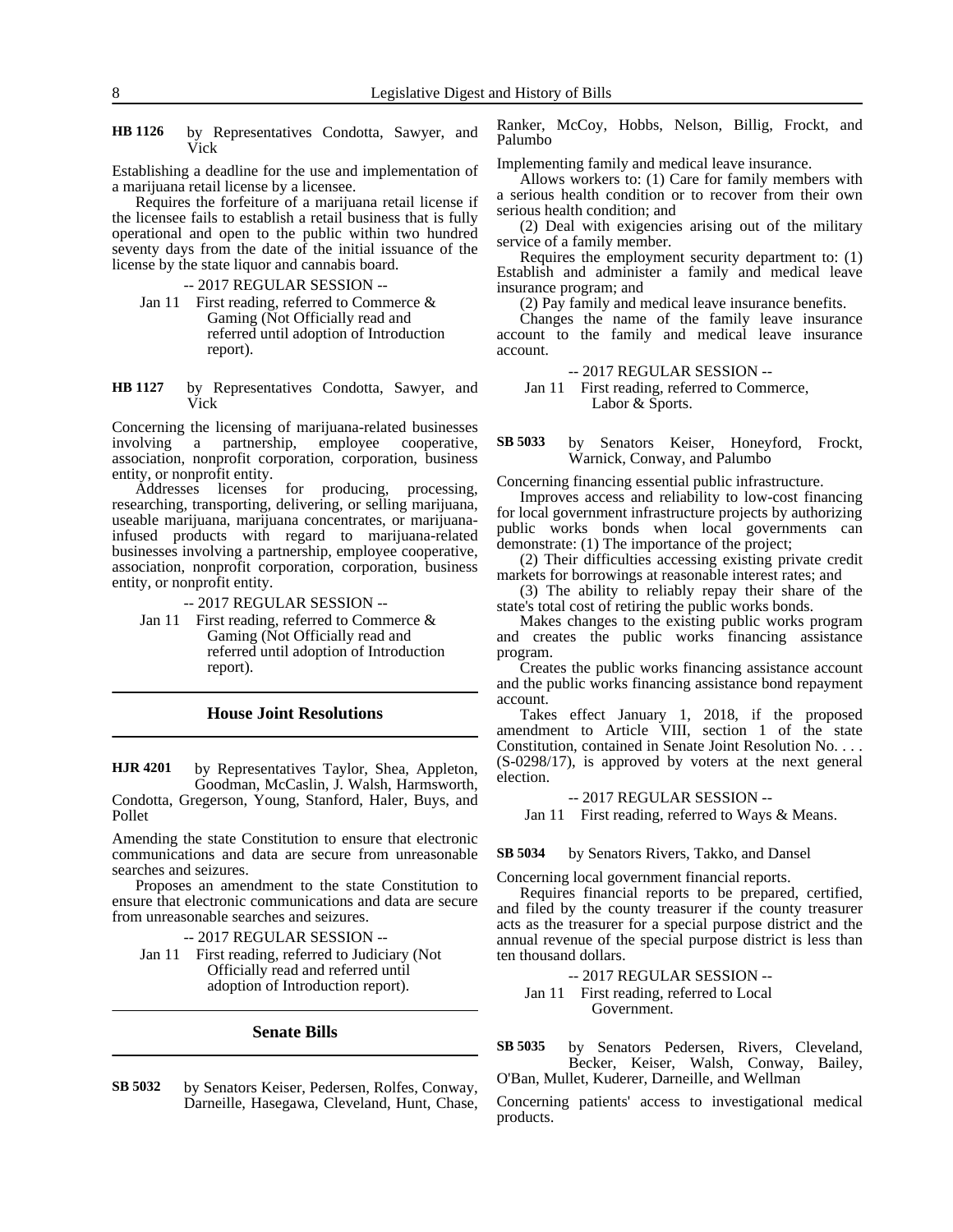Authorizes an eligible patient and his or her treating physician to request that a manufacturer make an investigational product available for treatment of the patient.

-- 2017 REGULAR SESSION --

Jan 11 First reading, referred to Health Care.

#### by Senators Takko and Sheldon **SB 5036**

Clarifying the authority and procedures for unit priced contracting by public utility districts.

Authorizes a public utility district to procure public works with a unit priced contract for the purpose of completing anticipated types of work based on hourly rates or unit pricing for one or more categories of work or trades.

-- 2017 REGULAR SESSION -- Jan 11 First reading, referred to Local Government.

by Senators Padden, Frockt, O'Ban, Darneille, Miloscia, Kuderer, Zeiger, Carlyle, Pearson, Conway, Rolfes, Palumbo, Angel, and Wellman **SB 5037**

Making a fourth driving under the influence offense a felony.

Makes a fourth driving under the influence offense a felony.

-- 2017 REGULAR SESSION --

Jan 11 First reading, referred to Law & Justice.

by Senators Padden, Pedersen, Kuderer, Darneille, Frockt, and Angel **SB 5038**

Concerning disclosures regarding incentivized evidence and testimony.

Requires the state, before it introduces any testimony or statement of an informant in a trial or other criminal proceeding, to disclose to the defendant certain material and information that is known by the state or reasonably available to be discovered by the state.

-- 2017 REGULAR SESSION --

Jan 11 First reading, referred to Law & Justice (Not Officially read and referred until adoption of Introduction report).

by Senators Pedersen, O'Ban, Frockt, and Padden; by request of Uniform Law Commission **SB 5039**

Adopting the uniform electronic legal material act. Establishes the uniform electronic legal material act.

-- 2017 REGULAR SESSION --

Jan 11 First reading, referred to Law & Justice.

by Senators Pedersen and Padden; by request of Secretary of State **SB 5040**

Making revisions to the uniform business organizations code.

Revises the uniform business organizations code.

-- 2017 REGULAR SESSION --

Jan 11 First reading, referred to Law & Justice.

by Senators Baumgartner, Bailey, Conway, Rolfes, Darneille, Zeiger, Chase, and Wellman; by request of Attorney General **SB 5041**

Concerning consumer protections for military service members on active duty.

Revises the Washington service members' civil relief act with regard to consumer protections for military service members on active duty.

-- 2017 REGULAR SESSION --

Jan 11 First reading, referred to Law & Justice.

by Senators Angel, Hobbs, and Wellman **SB 5042**

Authorizing funeral planning and funeral services as noninsurance benefits under group life and disability insurance policies.

Authorizes life insurers and disability insurers, with prior approval of the insurance commissioner, to include funeral planning and funeral services as part of a policy or certificate of group life insurance or group disability insurance, as applicable.

-- 2017 REGULAR SESSION -- Jan 11 First reading, referred to Financial Institutions & Insurance.

by Senators Angel, Mullet, and Hobbs **SB 5043**

Concerning collection agency transaction fees for processing electronic payments.

Allows a licensee or employee of a licensee, under the collection agency act, to collect or attempt to collect in addition to the principal amount of a claim, a transaction fee for processing a credit card payment.

-- 2017 REGULAR SESSION --

Jan 11 First reading, referred to Financial Institutions & Insurance.

by Senators Hasegawa and Chase **SB 5044**

Changing the burden of proof in certain civil asset forfeiture hearings.

Changes the burden of proof in certain civil asset forfeiture hearings.

-- 2017 REGULAR SESSION --

Jan 11 First reading, referred to Law & Justice.

by Senators Hasegawa and Chase **SB 5045**

Concerning the regulation of employment agencies.

Repeals most of chapter 19.31 RCW (the employment agency act).

Prohibits an employment agency, employment directory, or employment listing service from charging a fee to an applicant or prospective employee.

-- 2017 REGULAR SESSION --

Jan 11 First reading, referred to Commerce, Labor & Sports.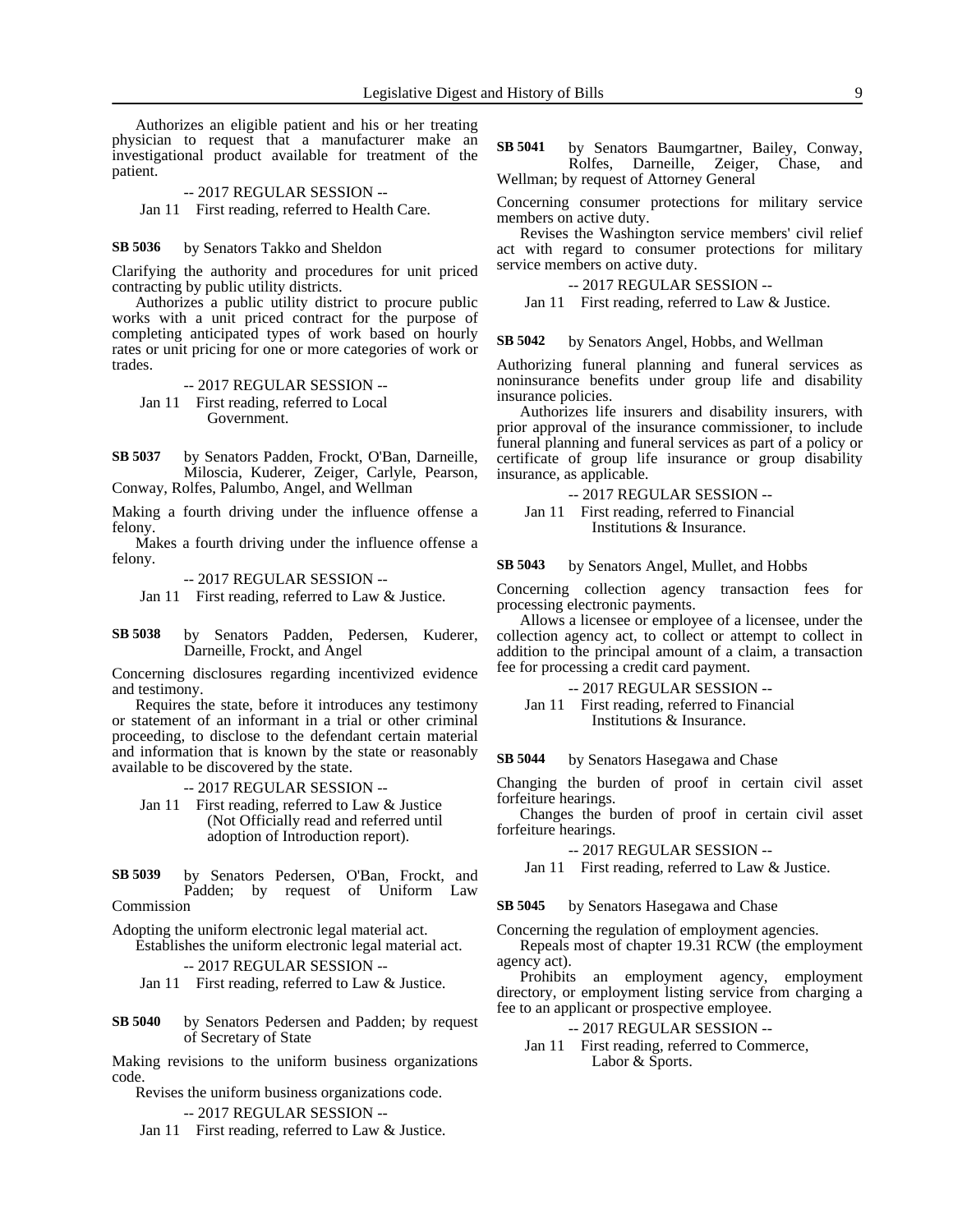by Senators Hasegawa, Chase, Darneille, and Rolfes **SB 5046**

Providing public notices of public health, safety, and welfare in a language other than English.

Requires state agencies, that are required by law or rule to provide public notices to a community or area to advise or inform the public about an imminent or emergent public health, safety, or welfare risk, to provide the notices in the language that diverse residents can understand when a significant segment of the community speaks a language other than English and has limited proficiency in English.

Requires each local organization or joint local organization for emergency management to maintain updated demographic data for their jurisdictions and information on the languages represented by their respective communities.

-- 2017 REGULAR SESSION --

Jan 11 First reading, referred to Local Government.

by Senators Braun and Ranker; by request of Office of Financial Management **SB 5047**

Making 2017 supplemental operating appropriations.

Makes 2017 supplemental operating appropriations. -- 2017 REGULAR SESSION --

Jan 11 First reading, referred to Ways & Means.

by Senators Braun and Ranker; by request of Office of Financial Management **SB 5048**

Making 2017-2019 fiscal biennium operating appropriations.

Makes 2017-2019 fiscal biennium operating appropriations.

-- 2017 REGULAR SESSION --

Jan 11 First reading, referred to Ways & Means.

#### by Senator King **SB 5049**

Concerning relocation assistance following real property acquisition.

Requires the state, local public agencies, and other persons who have the authority to acquire property by eminent domain under state law to comply with chapter 8.26 RCW (relocation assistance--real property acquisition policy) in order to assure the fair and equitable treatment of all persons and property owners impacted by public projects.

-- 2017 REGULAR SESSION --

Jan 11 First reading, referred to Transportation.

by Senators Frockt, Ranker, Kuderer, Wellman, Saldaña, Liias, Darneille, Chase, and Cleveland; by request of Attorney General **SB 5050**

Banning the sale of assault weapons and large capacity magazines.

Prohibits a person, unless certain conditions are met, from manufacturing, possessing, distributing, importing, transferring, selling, offering for sale, or purchasing an assault weapon or large capacity magazine.

-- 2017 REGULAR SESSION --

Jan 11 First reading, referred to Law & Justice.

by Senators Brown, Warnick, Honeyford, Becker, and Schoesler **SB 5051**

Concerning nondefault termination provisions in state land leases for agricultural or grazing purposes.

Requires a nondefault termination provision included in a state land lease for agricultural or grazing purposes to: (1) Require advance written notice of at least one hundred eighty days by the department of natural resources to the lessee before termination of the lease; and

(2) Require the department to provide written documentation to the lessee demonstrating that the department has included the leased land in a plan for higher and better use, land exchange, or sale.

-- 2017 REGULAR SESSION --

Jan 11 First reading, referred to Agriculture, Water, Trade & Economic Development.

by Senators Dansel and Palumbo **SB 5052**

Modifying the penalty amount for certain left lane driving.

Provides a base penalty amount of seventy dollars for a traffic infraction for driving continuously in the left lane of a multilane roadway when it impedes the flow of other traffic.

-- 2017 REGULAR SESSION --

Jan 11 First reading, referred to Transportation.

by Senators Dansel, Darneille, Mullet, and Palumbo **SB 5053**

Adjusting the maximum speed limit for certain segments of Interstate 90.

Makes the maximum speed limit seventy-five miles per hour on the portions of interstate 90 from Ellensburg to mile post 120 and from mile post 150 near George to mile post 255 at the Spokane county border.

-- 2017 REGULAR SESSION --

Jan 11 First reading, referred to Transportation.

by Senators Dansel, Darneille, and Rolfes **SB 5054**

Requiring safety belts in school buses.

Requires a school bus purchased by a school district after the effective date of this act to have safety belts for each person riding the bus, in addition to any other specifications required by rule of the superintendent of public instruction.

### -- 2017 REGULAR SESSION --

Jan 11 First reading, referred to Transportation.

#### by Senator Dansel **SB 5055**

Concerning proceedings of the joint administrative rules review committee.

Provides that upon filing of a petition for review with the joint administrative rules review committee and service of the petition upon the agency, all promulgation, implementation, enforcement, and amendment of the proposed or existing rule, policy, interpretive statement,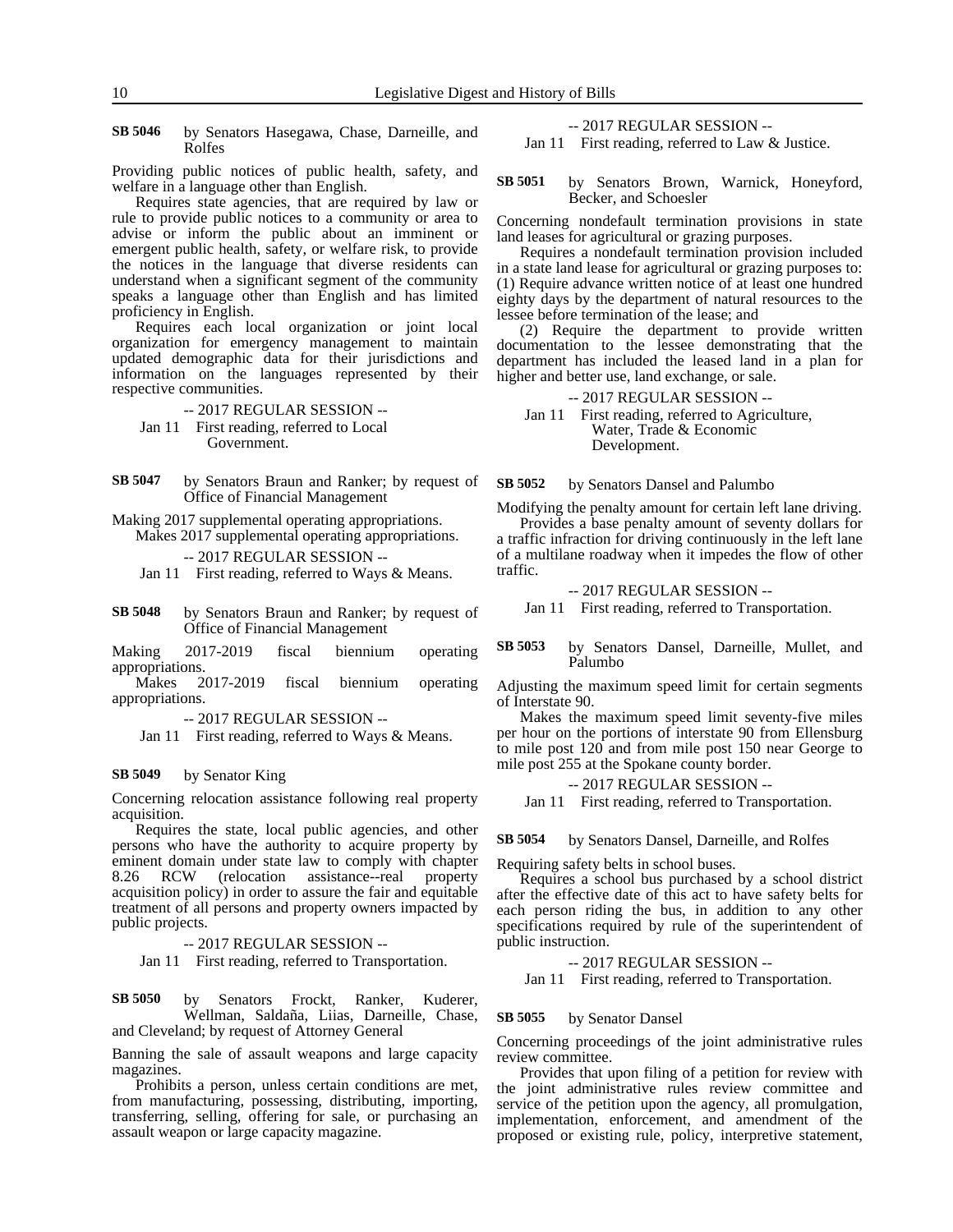guideline, or document is stayed pending final conclusion of the rules review process.

-- 2017 REGULAR SESSION -- Jan 11 First reading, referred to State Government.

#### by Senator Dansel **SB 5056**

Modifying limitations on new evidence taken on judicial review of administrative actions.

Changes the limitations on new evidence taken on judicial review of administrative actions.

-- 2017 REGULAR SESSION -- Jan 11 First reading, referred to State

Government.

#### by Senator Dansel **SB 5057**

Authorizing the removal of an adjudicative proceeding to the office of administrative hearings.

Authorizes a party to remove an adjudicative proceeding to the office of administrative hearings upon notice provided within ten days following the commencement of the adjudicative proceeding.

-- 2017 REGULAR SESSION --

Jan 11 First reading, referred to State Government.

#### by Senator Dansel **SB 5058**

Concerning the payment of interim attorneys' fees to nongovernment parties under certain claims.

Allows the payment of interim attorneys' fees to nongovernment parties under certain claims.

-- 2017 REGULAR SESSION --

Jan 11 First reading, referred to Law & Justice.

by Senators O'Ban, Fortunato, Rivers, Miloscia, Brown, Warnick, Honeyford, and Padden **SB 5059**

Addressing motor vehicle property offenses.

Modifies offender score provisions with regard to motor vehicle property offenses.

-- 2017 REGULAR SESSION --

Jan 11 First reading, referred to Law & Justice.

by Senators O'Ban, Conway, and Wellman **SB 5060**

Concerning the number of adult family homes permitted in residential neighborhoods.

Requires the rules and standards for adult family homes to recognize the additional vehicular traffic and need for services that adult family homes require in residential neighborhoods.

Requires the rules and standards adopted by the department of social and health services to provide that no more than two adult family homes may be located within a four block area of a residential community.

-- 2017 REGULAR SESSION --

Jan 11 First reading, referred to Health Care.

by Senators O'Ban, Pedersen, Fortunato, Sheldon, Miloscia, Zeiger, Wilson, Warnick, Becker, Brown, and Rolfes **SB 5061**

Addressing military service credit for members of the Washington state patrol retirement system.

Modifies Washington state patrol retirement system provisions with regard to military service credit for members of that system.

-- 2017 REGULAR SESSION --

Jan 11 First reading, referred to Ways & Means.

by Senators Hunt and Dansel **SB 5062**

Extending the period for which a bond levy may be increased.

Extends the period for increasing a bond levy.

-- 2017 REGULAR SESSION --

Jan 11 First reading, referred to Local Government.

by Senators Fain and Palumbo **SB 5063**

Clarifying the taxation of pet adoption fees.

Modifies business and occupation taxation provisions with regard to pet adoption fees.

-- 2017 REGULAR SESSION --

Jan 11 First reading, referred to Ways & Means.

by Senators Fain, Rolfes, Rivers, Pedersen, Ranker, Mullet, Billig, Becker, Braun, King, Darneille, Chase, Carlyle, and Palumbo **SB 5064**

Concerning freedom of expression rights of students at public schools and institutions of higher education.

States that public high school students and students at institutions of higher education have the right to exercise freedom of speech and freedom of the press in schoolsponsored media.

-- 2017 REGULAR SESSION --

Jan 11 First reading, referred to Early Learning & K-12 Education.

#### by Senators Miloscia and Zeiger **SB 5065**

Concerning government performance and accountability. Establishes the performance management act.

Creates the office of performance management, in the office of the governor, which should: (1) Be granted administrative authority over state performance management programs, ensuring that all executive branch agencies properly implement world-class lean performance management systems to achieve operational excellence; and

(2) Coordinate performance assessments of state agencies by independent examiners.

Requires the department of enterprise services to enter into a partnership with the national institutes of standards and technology, United States department of commerce, and performance excellence northwest and Washington state quality award to develop a suite of web-based classroom training modules for employees, middle managers, supervisors, and senior agency leaders.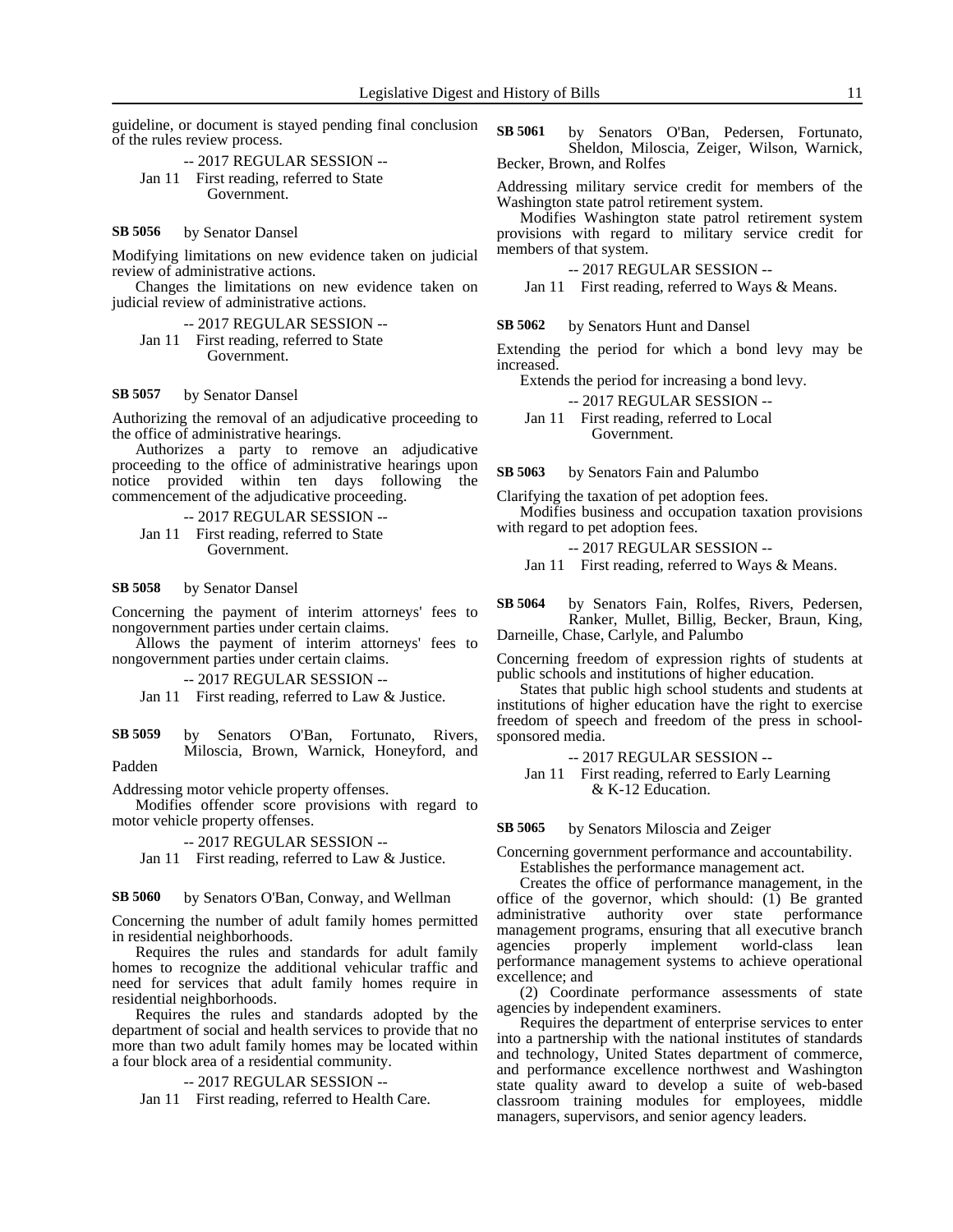-- 2017 REGULAR SESSION -- Jan 11 First reading, referred to State Government.

by Senators Miloscia, Rivers, Zeiger, Rossi, Fortunato, Bailey, O'Ban, Honeyford, Sheldon, Brown, Schoesler, Padden, and Angel **SB 5066**

Concerning state budgeting through zero-based budget reviews.

Establishes the zero-based budget review process to provide more thorough analysis of the programs and services provided by state agencies and to better prioritize the expenditure of public resources.

-- 2017 REGULAR SESSION -- Jan 11 First reading, referred to State Government.

#### by Senator Miloscia **SB 5067**

Enacting the Washington voting rights act.

Establishes the Washington voting rights act to: (1) Authorize district-based elections;

(2) Require redistricting and new elections in certain circumstances; and

(3) Establish a cause of action to redress lack of voter opportunity.

-- 2017 REGULAR SESSION --

Jan 11 First reading, referred to State Government.

by Senators Miloscia, Rivers, Schoesler, Honeyford, and Padden **SB 5068**

Establishing a voting rights act to promote equal voting opportunity in certain political subdivisions by authorizing district-based elections in cities, towns, code cities, and counties.

Promotes equal voting opportunity in certain political subdivisions by authorizing district-based elections in cities, towns, code cities, and counties.

-- 2017 REGULAR SESSION -- Jan 11 First reading, referred to State Government.

by Senators Walsh, Frockt, O'Ban, Zeiger, Chase, Hasegawa, Conway, and Palumbo; by request of State Board for Community and Technical Colleges **SB 5069**

Providing associate degree education to enhance education opportunities and public safety.

Authorizes the state board for community and technical colleges to authorize a board of trustees within the system to promote and conduct associate degree education and training of incarcerated adults through new or expanded partnerships between the community and technical colleges and the department of corrections.

Authorizes an inmate to be selected to participate in a state-funded associate degree education program, based on priority criteria determined by the department of corrections.

-- 2017 REGULAR SESSION --

Jan 11 First reading, referred to Law & Justice.

by Senators Rivers, Mullet, Braun, Hobbs, and Rolfes **SB 5070**

Concerning paraeducators.

Provides the minimum employment standards for a paraeducator who works in the special education program, the basic education program, the learning assistance program, the federal disadvantaged program, and English language learner programs.

Requires school districts to begin implementing the paraeducator certification for paraeducators working in the programs.

Requires the professional educator standards board to design and implement a training program for teachers and principals as it relates to their role working with paraeducators.

Requires the state institute for public policy to conduct a study on the effectiveness of paraeducators in improving student outcomes.

Requires the office of the superintendent of public instruction and the education data center to provide the data necessary to conduct an analysis.

-- 2017 REGULAR SESSION --

Jan 11 First reading, referred to Early Learning & K-12 Education.

by Senators Keiser, Rivers, Conway, Cleveland, Bailey, and Hasegawa **SB 5071**

Concerning family medicine residency application criteria.

Prohibits statewide family medicine residency programs receiving certain funds from requiring applicants who are United States citizens and graduated from the Escuela Latinoamericana de Medicina Cuban medical school to meet any application screening criteria additional to the application criteria required of graduates of United States and Canadian medical schools.

Allows the residency program to require that the medical graduate be certified by the educational commission for foreign medical graduates.

-- 2017 REGULAR SESSION --

Jan 11 First reading, referred to Health Care.

by Senators Keiser, Rivers, Conway, Cleveland, Saldaña, Bailey, Hasegawa, and Wellman **SB 5072**

Concerning graduate medical education.

Requires the deans of the schools of medicine, the medical profession, hospitals, and clinics located throughout the state, in consultation with the family medicine education advisory board, in reviewing the development of new residency programs, to pursue opportunities to develop residency programs that would be enhanced by Spanish speaking residents who have graduated from either domestic or foreign medical schools.

-- 2017 REGULAR SESSION --

Jan 11 First reading, referred to Health Care.